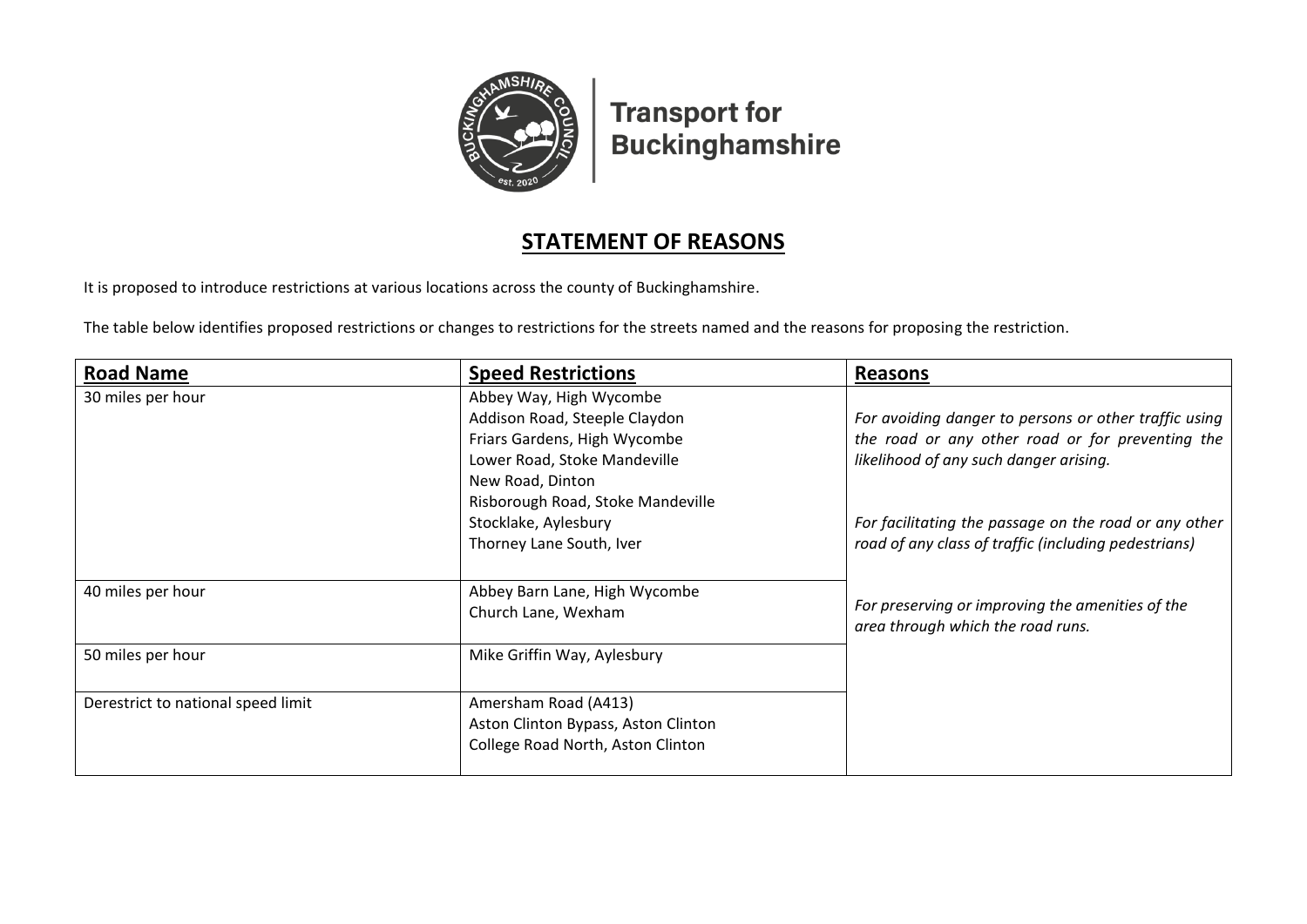| <b>Road Name</b>                       | <b>Static Restrictions</b>                                                                                                                                                               | <b>Reasons</b>                                                                                                |
|----------------------------------------|------------------------------------------------------------------------------------------------------------------------------------------------------------------------------------------|---------------------------------------------------------------------------------------------------------------|
| 4 Wheel Pavement Parking.              | Aston Hill, Chivery<br>Halton Lane, Wendover                                                                                                                                             |                                                                                                               |
| <b>Bus Stop Clearway</b>               | Hithercroft Road, High Wycombe<br>Uxbridge Road, Wexham                                                                                                                                  |                                                                                                               |
| Disabled Badge Holder Only             | Albion Street, Aylesbury<br>Alma Road, Chesham<br>Colne Orchard, Iver                                                                                                                    | For avoiding danger to persons or other traffic using                                                         |
|                                        | Devonshire Green, Farnham Royal<br>Elizabeth Avenue, Little Chalfont<br>Five Acres, Chesham<br>Gogh Road, Aylesbury<br>High Street, Amersham<br>Mullins Way, Aylesbury                   | the road or any other road or for preventing the<br>likelihood of any such danger arising.                    |
|                                        | Nightingale Road, Chesham<br>Pound Hill, Great Brickhill<br>Rotton Row, Great Brickhill<br>South Place, Marlow                                                                           | For facilitating the passage on the road or any other<br>road of any class of traffic (including pedestrians) |
| Disabled Badge Holder Only - Continued | Squirrel Lane, High Wycombe<br>St David's Close, Iver heath<br>Upland Avenue, Chesham<br>Vicarage Road, Marsworth<br>West Wycombe Road, High Wycombe<br>Windmill Road, Chalfont St Peter | For preserving or improving the amenities of the<br>area through which the road runs.                         |
| <b>Limited Waiting</b>                 | Uxbridge Road, George Green/Wexham<br>Wellesley Avenue, Iver                                                                                                                             |                                                                                                               |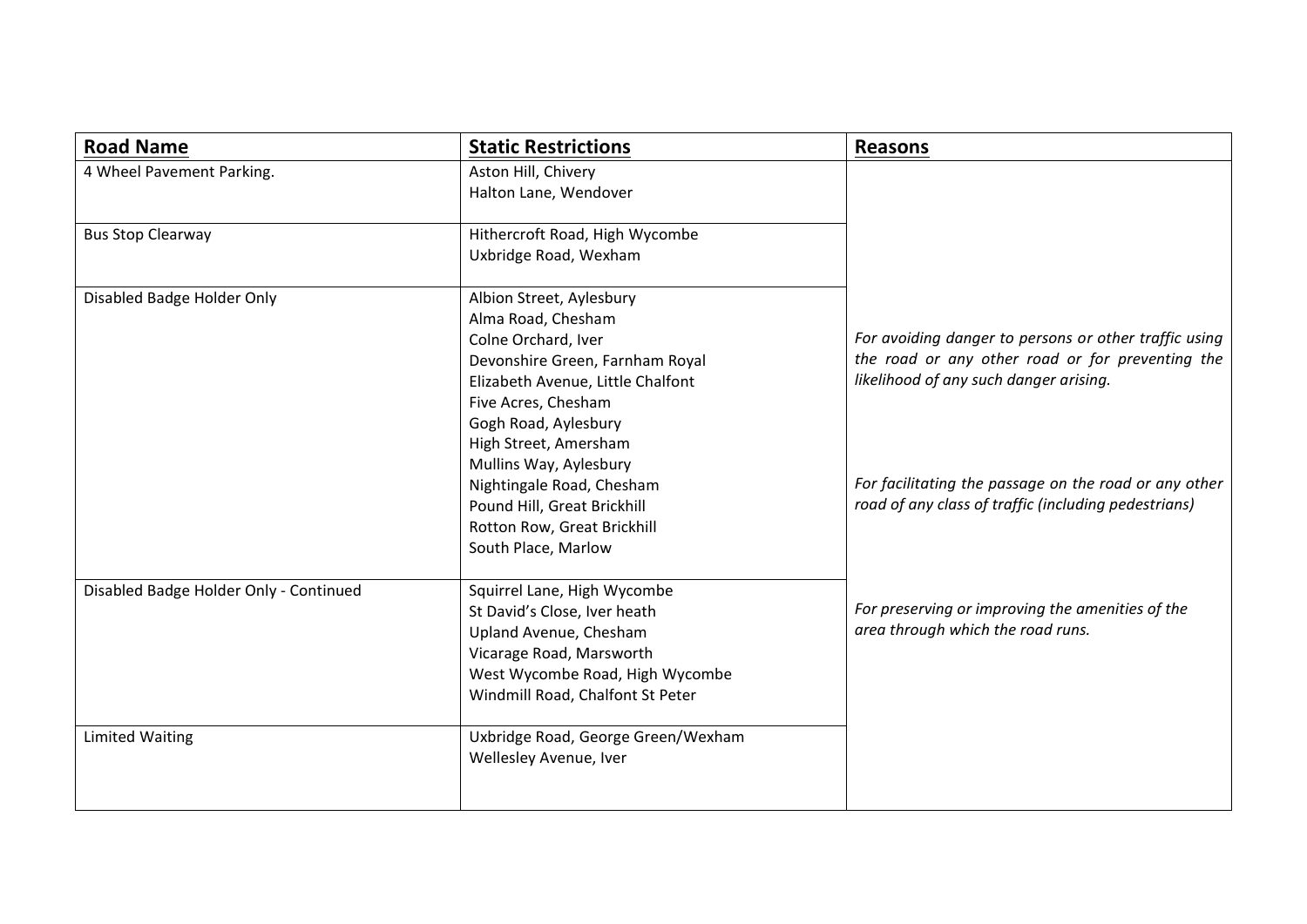| No Waiting At Any Time | Access to Old Telephone Exchange off Kingsway |                                                       |
|------------------------|-----------------------------------------------|-------------------------------------------------------|
|                        | Alan Way, George Green                        |                                                       |
|                        | Arnison Avenue, High Wycombe                  |                                                       |
|                        | Arundel Road, High Wycombe                    |                                                       |
|                        | Asherigde Road, Chesham                       |                                                       |
|                        | Baynton Road, Stoke Mandeville                |                                                       |
|                        | Beeches Road, Farnham Common                  |                                                       |
|                        | Blinco Lane, George Green                     | For avoiding danger to persons or other traffic using |
|                        | <b>Buckland Road, Aylesbury</b>               | the road or any other road or for preventing the      |
|                        | Chalkshire Road, Butler's Cross               | likelihood of any such danger arising.                |
|                        | Chestnut Lane, Amersham                       |                                                       |
|                        | Chippendale Close, High Wycombe               |                                                       |
|                        | Coronation Avenue, George Green               |                                                       |
|                        | Cuff Lane, Great Brickhill                    |                                                       |
|                        | Darvell Drive, Chesham                        |                                                       |
|                        | Dean Close, High Wycombe                      | For facilitating the passage on the road or any other |
|                        | Deeds Grove, High Wycombe                     | road of any class of traffic (including pedestrians)  |
|                        | Diners Hill, Dunsmore                         |                                                       |
|                        | Downs Park, High Wycombe                      |                                                       |
|                        | Duck End, Great Brickhill                     |                                                       |
|                        | Dunsmore, Wendover                            |                                                       |
|                        | Dunsmore Lane, Wendover                       |                                                       |
|                        | Easton Avenue, High Wycombe                   | For preserving or improving the amenities of the      |
|                        | Ellesborough Road, Butler's Cross             | area through which the road runs.                     |
|                        | Elmdale Gardens, Prices Risborough            |                                                       |
|                        | Farm Close, High Wycombe                      |                                                       |
|                        | Faulkner Way, High Wycombe                    |                                                       |
|                        | Ferry Lane, Medmenham                         |                                                       |
|                        | Foskett Way, Stoke Mandeville                 |                                                       |
|                        | Fuggle Drive, Stoke Mandeville                |                                                       |
|                        | George Green Road, George Green               |                                                       |
|                        | Gilletts Lane, High Wycombe                   |                                                       |
|                        | Glynswood, High Wycombe                       |                                                       |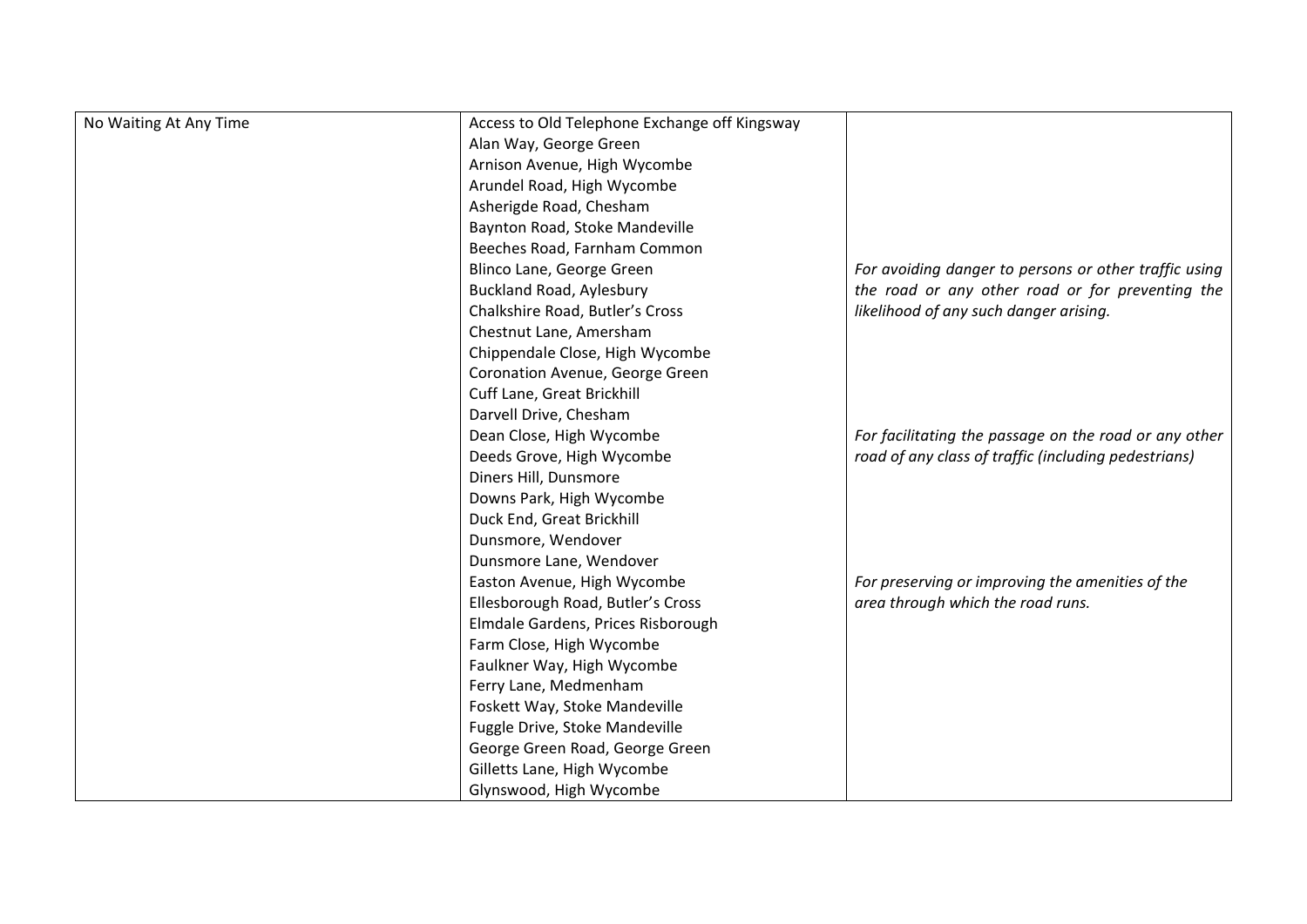| No Waiting At Any Time - Continued | Grays Lane, Downley               |                                                       |
|------------------------------------|-----------------------------------|-------------------------------------------------------|
|                                    | Green Hill, High Wycombe          |                                                       |
|                                    | Green Lane, Farnham Common        |                                                       |
|                                    | Green Road, High Wycombe          |                                                       |
|                                    | Grenville Avenue, Wendover        |                                                       |
|                                    | Guttmann Road, Aylesbury          |                                                       |
|                                    | Gwendowlyn Buck Drive, Aylesbury  |                                                       |
|                                    | Hale Lane, Wendover               | For avoiding danger to persons or other traffic using |
|                                    | Hall Close, High Wycombe          | the road or any other road or for preventing the      |
|                                    | Halton Lane, Wendover             | likelihood of any such danger arising.                |
|                                    | Harvey Road, Stoke Mandeville     |                                                       |
|                                    | Hawthorn Lane, Farnham Common     |                                                       |
|                                    | Heath Road, Great Brickhill       |                                                       |
|                                    | Heathfield Road, High Wycombe     |                                                       |
|                                    | Henley Road, Medmenham            |                                                       |
|                                    | Herbert Road, High Wycombe        | For facilitating the passage on the road or any other |
|                                    | Hicks Farm Rise, High Wycombe     | road of any class of traffic (including pedestrians)  |
|                                    | Hithercroft Road, High Wycombe    |                                                       |
|                                    | Hollis Road, High Wycombe         |                                                       |
|                                    | Hollow Rise, High Wycombe         |                                                       |
|                                    | Hughenden Boulevard, High Wycombe |                                                       |
|                                    | John Hall Way, High Wycombe       |                                                       |
|                                    | Kingshill Road, High Wycombe      | For preserving or improving the amenities of the      |
|                                    | Kingsway, Farnham Common          | area through which the road runs.                     |
|                                    | Knights Hill, High Wycombe        |                                                       |
|                                    | Lane End Road, High Wycombe       |                                                       |
|                                    | Lawsone Rise, High Wycombe        |                                                       |
|                                    | Lodge Hill, Butler's Cross        |                                                       |
|                                    | London Road, High Wycombe         |                                                       |
|                                    | Lorraine Close, High Wycombe      |                                                       |
|                                    | Mandeville Road, Aylesbury        |                                                       |
|                                    | Marlow Road, High Wycombe         |                                                       |
|                                    | Micklefield Road, High Wycombe    |                                                       |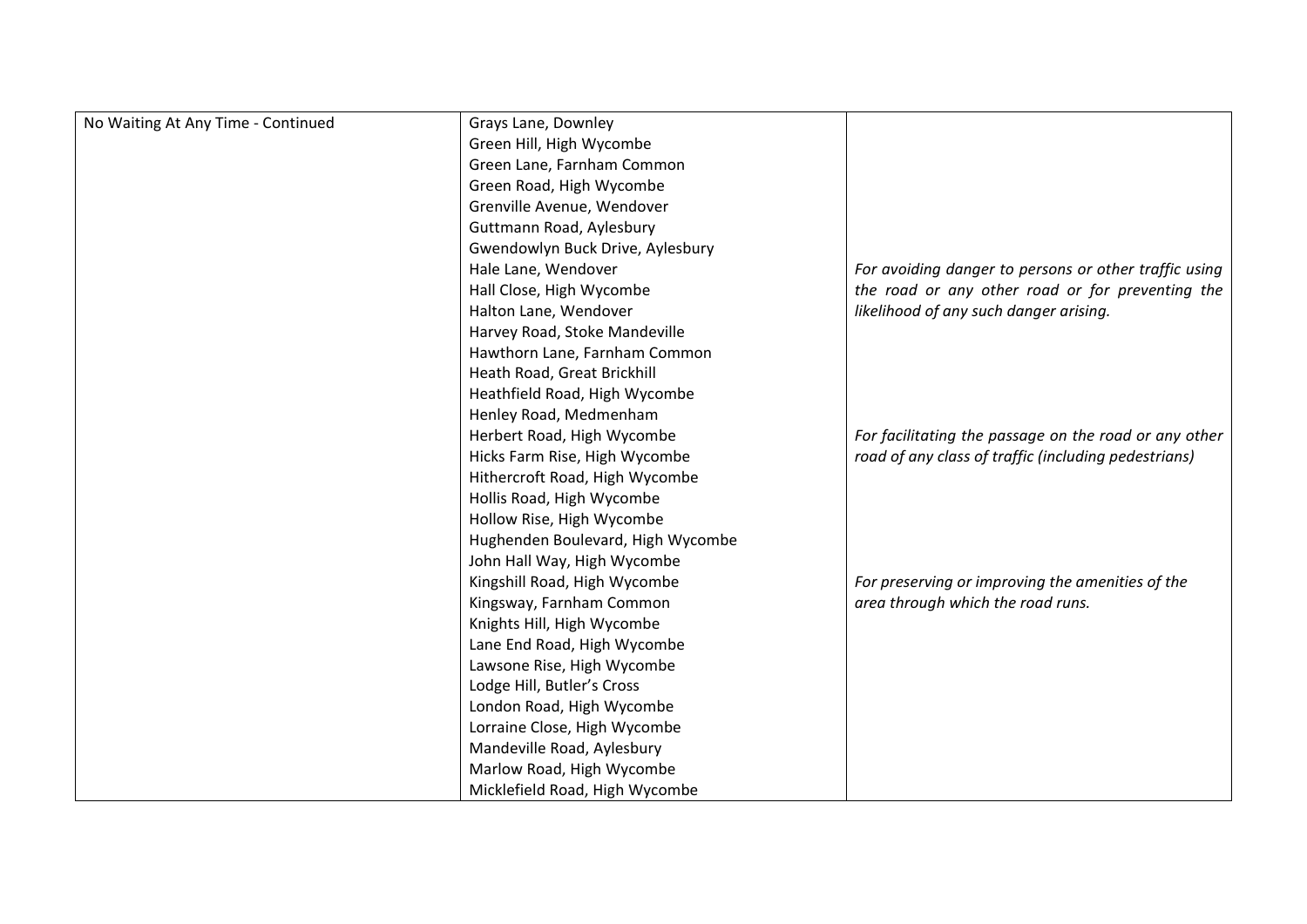| No Waiting At Any Time - Continued                | Middle Green, George Green         |                                                       |
|---------------------------------------------------|------------------------------------|-------------------------------------------------------|
|                                                   | Mill End Road, High Wycombe        |                                                       |
|                                                   | Mines Close, High Wycombe          |                                                       |
|                                                   | Missenden Road, Butler's Cross     |                                                       |
|                                                   | Moor Park, Halton                  |                                                       |
|                                                   |                                    |                                                       |
|                                                   | Parkway, Marlow                    |                                                       |
|                                                   | Plomer Green Lane, High Wycombe    |                                                       |
|                                                   | Plomer Hill, High Wycombe          |                                                       |
|                                                   | Plumer Road, High Wycombe          | For avoiding danger to persons or other traffic using |
|                                                   | Salisbury Road, High Wycombe       | the road or any other road or for preventing the      |
|                                                   | Scotlands Drive, Farnham Common    | likelihood of any such danger arising.                |
|                                                   | Stadium Approach, Stoke Mandeville |                                                       |
|                                                   | Summerhouse Hill, Buckingham       |                                                       |
|                                                   | Sussex Close, High Wycombe         |                                                       |
|                                                   | The Crescent, High Wycombe         |                                                       |
|                                                   | The Pastures, High Wycombe         |                                                       |
|                                                   | Tilling Crescent, High Wycombe     | For facilitating the passage on the road or any other |
|                                                   | Totteridge Road, High Wycombe      | road of any class of traffic (including pedestrians)  |
|                                                   | Walton Drive, High Wycombe         |                                                       |
|                                                   | Warren Wood Drive, High Wycombe    |                                                       |
|                                                   | Wattleton Road, Beaconsfield       |                                                       |
|                                                   | Wendover Road, Butler's Cross      |                                                       |
|                                                   | Willowbrook, Wendover              |                                                       |
|                                                   | Withycroft, George Green           | For preserving or improving the amenities of the      |
| No waiting at any time/No loading Monday - Friday | London Road, High Wycombe          | area through which the road runs.                     |
| $7am - 10am$ and $4pm - 6.30pm$                   |                                    |                                                       |
| No waiting 6pm-8am Except Taxis                   | Kingsbury, Aylesbury               |                                                       |
|                                                   |                                    |                                                       |
| No Stopping At Any Time On Verge Or Footway.      | Alderbourne Lane, Fulmer           |                                                       |
|                                                   | Aston Hill, Chivery                |                                                       |
|                                                   | Bedford Drive, Farnham             |                                                       |
|                                                   | Bellswood Lane, Iver               |                                                       |
|                                                   | Billet Lane, Iver                  |                                                       |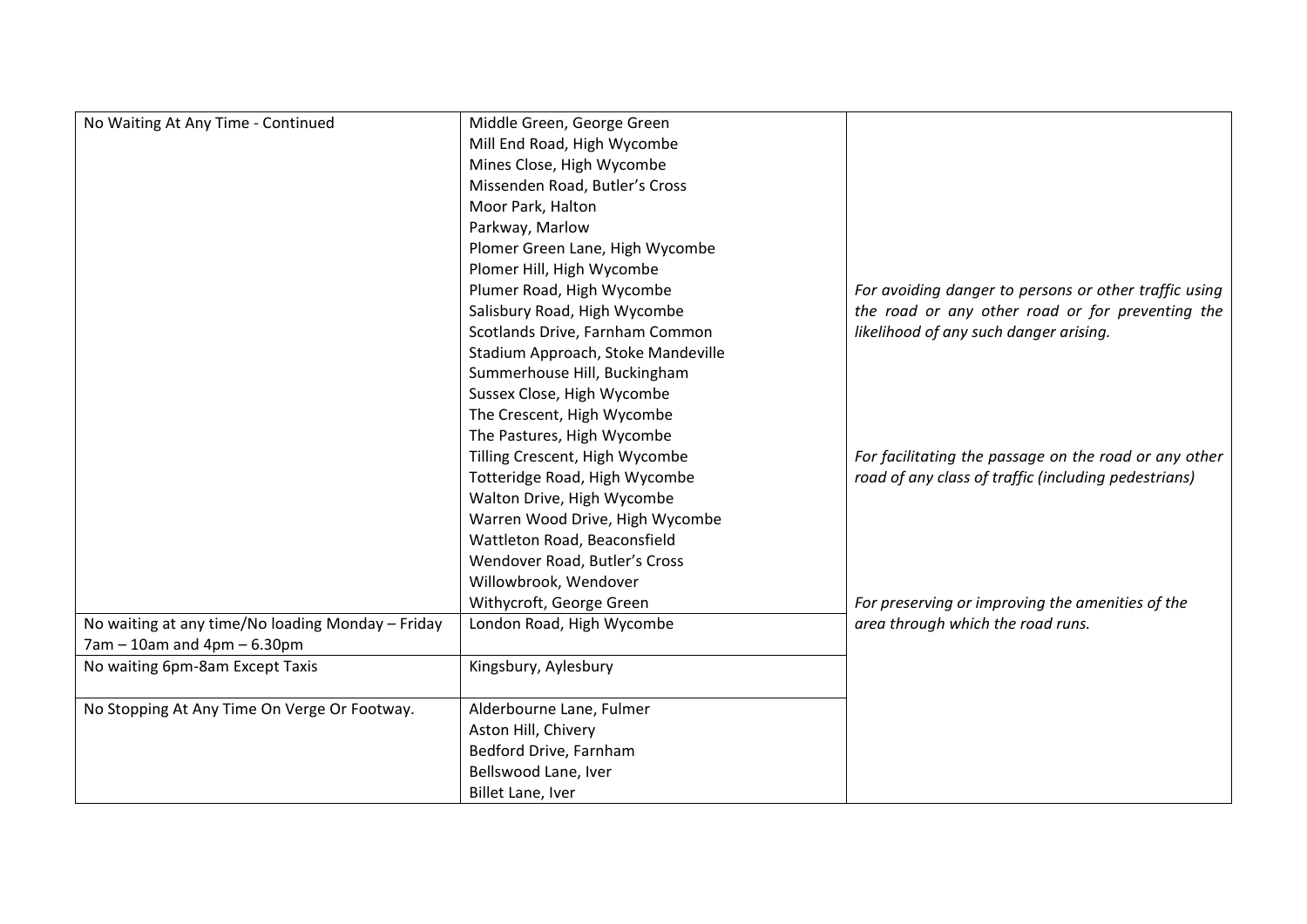| No Stopping At Any Time On Verge Or Footway - | Black Park Road, Wexham               |                                                       |
|-----------------------------------------------|---------------------------------------|-------------------------------------------------------|
| Continued                                     | Chivery, Aston Clinton                |                                                       |
|                                               | Coronation Avenue, George Green       |                                                       |
|                                               | Crow Piece Lane, Burnham              |                                                       |
|                                               | Crown Lane, Burnham                   |                                                       |
|                                               | Curriers Lane, Burnham                |                                                       |
|                                               | Denham Court Drive, Denham            |                                                       |
|                                               | Diners Hill, Dunsmore                 | For avoiding danger to persons or other traffic using |
|                                               | Egypt Lane, Farnham Common            | the road or any other road or for preventing the      |
|                                               | Fulmer Common Road, Fulmer            | likelihood of any such danger arising.                |
|                                               | George Green Road, George Green       |                                                       |
|                                               | Green Lane, Farnham Common            |                                                       |
|                                               | Grove Road, Burnham                   |                                                       |
|                                               | Hale Lane, Wendover                   |                                                       |
|                                               | Hawthorn Lane, Farnham Common/Burnham |                                                       |
|                                               | Heath Road, Great Brickhill           | For facilitating the passage on the road or any other |
|                                               | Hill Farm Lane, Dunsmore              | road of any class of traffic (including pedestrians)  |
|                                               | Lodge Hill, Butler's Cross            |                                                       |
|                                               | Lord Mayors Drive, Farnham Common     |                                                       |
|                                               | Middle Green, George Green            |                                                       |
|                                               | Missenden Road, Butler's Cross        |                                                       |
|                                               | Nightingale Park, Burnham             |                                                       |
|                                               | Northfield Road, Pitstone             | For preserving or improving the amenities of the      |
|                                               | Park Lane, Burnham                    | area through which the road runs.                     |
|                                               | Pinewood Road, Iver Heath             |                                                       |
|                                               | Pumpkin Hill, Burnham                 |                                                       |
|                                               | Rowley Lane, Burnham                  |                                                       |
|                                               | Stewarts Drive, Farnham Common        |                                                       |
|                                               | Stoke common Road, Fulmer/Stoke Poges |                                                       |
|                                               | Thompkins Lane, Farnham Royal         |                                                       |
|                                               | Upper Ickneild Way, Pitstone          |                                                       |
|                                               | Uxbridge Road, George Green/Wexham    |                                                       |
|                                               | Wendover Road, Butler's Cross         |                                                       |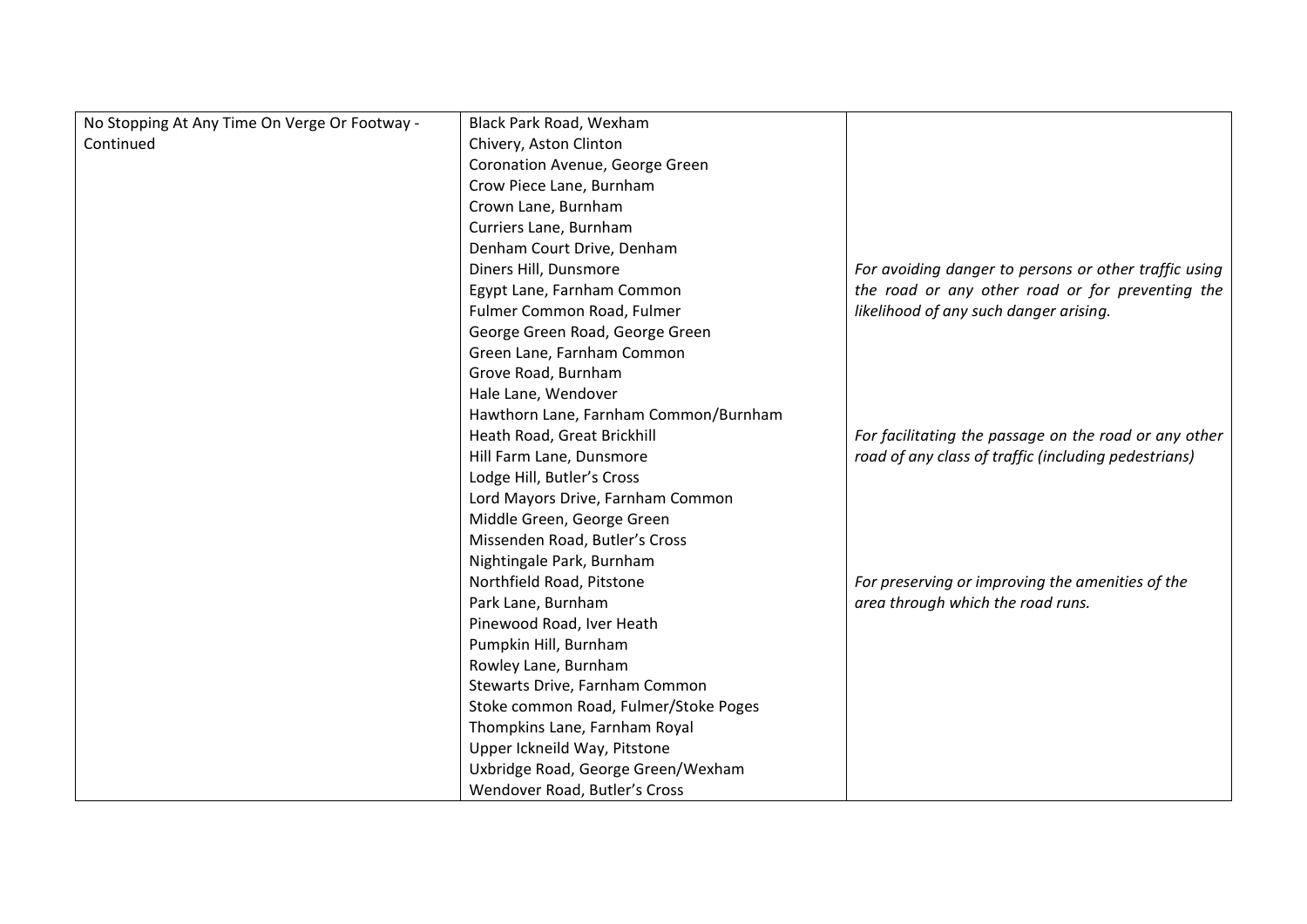| No Stopping At Any Time On Verge Or Footway - | Westfield Road, Pitstone              |                                                       |
|-----------------------------------------------|---------------------------------------|-------------------------------------------------------|
| Continued                                     | Wexham Park Lane, George Green        |                                                       |
|                                               |                                       |                                                       |
| No Stopping On Main Carriageway.              | Alderbourne Lane, Fulmer              |                                                       |
|                                               | Aston Hill, Chivery                   |                                                       |
|                                               | Avenue Drive, Iver                    |                                                       |
|                                               | Barnard Crescent, Stoke Mandeville    |                                                       |
|                                               | Bedford Drive, Farnham                | For avoiding danger to persons or other traffic using |
|                                               | Bellswood Lane, Iver                  | the road or any other road or for preventing the      |
|                                               | Billet Lane, Iver                     | likelihood of any such danger arising.                |
|                                               | Black Park Road, Wexham               |                                                       |
|                                               | Chivery, Aston Clinton                |                                                       |
|                                               | Coronation Avenue, George Green       |                                                       |
|                                               | Crow Piece Lane, Burnham              |                                                       |
|                                               | Crown Lane, Burnham                   |                                                       |
|                                               | Curriers Lane, Burnham                | For facilitating the passage on the road or any other |
|                                               | Diners Hill, Dunsmore                 | road of any class of traffic (including pedestrians)  |
|                                               | Egypt Lane, Farnham Common            |                                                       |
|                                               | Fulmer Common Road, Fulmer            |                                                       |
|                                               | Green Lane, Farnham Common            |                                                       |
|                                               | Grove Road, Burnham                   |                                                       |
|                                               | Hale Lane, Wendover                   |                                                       |
|                                               | Hawthorn Lane, Farnham Common/Burnham | For preserving or improving the amenities of the      |
|                                               | Heath Road, Great Brickhill           | area through which the road runs.                     |
|                                               | Hill Farm Lane, Dunsmore              |                                                       |
|                                               | Lodge Hill, Butler's Cross            |                                                       |
|                                               | Middle Green, George Green            |                                                       |
|                                               | Missenden Road, Butler's Cross        |                                                       |
|                                               | Park Lane, Burnham                    |                                                       |
|                                               | Pinewood Road, Iver Heath             |                                                       |
|                                               | Pumpkin Hill, Burnham                 |                                                       |
|                                               | Rowley Lane, Burnham                  |                                                       |
|                                               | Stewarts Drive, Farnham Common        |                                                       |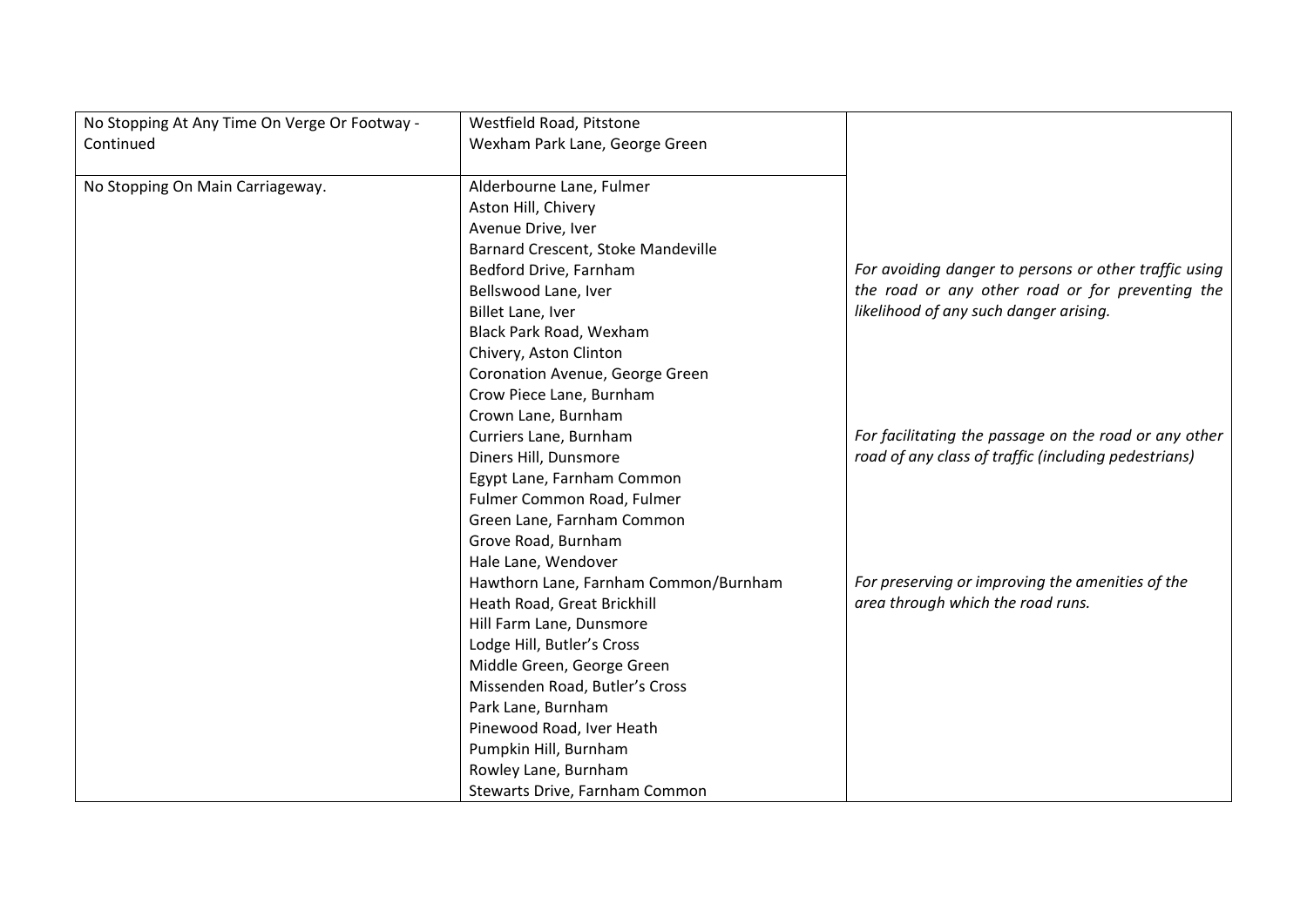| No Stopping On Main Carriageway - Continued       | Stoke common Road, Fulmer/Stoke Poges<br>Thompkins Lane, Farnham Royal |                                                                                                               |
|---------------------------------------------------|------------------------------------------------------------------------|---------------------------------------------------------------------------------------------------------------|
|                                                   | Wendover Road, Butler's Cross                                          |                                                                                                               |
|                                                   |                                                                        | For avoiding danger to persons or other traffic using                                                         |
| Permit Holders Only                               | Church Street, Great Missenden                                         | the road or any other road or for preventing the                                                              |
|                                                   | Ellesborough Road, Wendover                                            | likelihood of any such danger arising.                                                                        |
|                                                   | Elmdale Gardens, Prices Risborough                                     |                                                                                                               |
|                                                   | Lower Road, Chalfont St Peter                                          |                                                                                                               |
|                                                   | School Lane, Amersham                                                  |                                                                                                               |
|                                                   | Victoria Road, Chesham                                                 | For facilitating the passage on the road or any other<br>road of any class of traffic (including pedestrians) |
| Restricted Parking Zone No Waiting At Any Time    | Dunsmore, Wendover                                                     |                                                                                                               |
|                                                   | Dunsmore Lane, Wendover                                                |                                                                                                               |
|                                                   | Fox lane, Wendover                                                     |                                                                                                               |
|                                                   |                                                                        | For preserving or improving the amenities of the                                                              |
| Restricted Parking Zone No Waiting At Any Time No | <b>Black Park Road, Fulmer</b>                                         | area through which the road runs.                                                                             |
| Loading At Any Time.                              | Hughenden Boulevard, High Wycombe                                      |                                                                                                               |
| Unrestricted bays                                 | Fulmer Common Road, Fulmer                                             |                                                                                                               |

| <b>Road Name</b>               | <b>Moving Restrictions</b>                                 | Reasons                                                                                                       |
|--------------------------------|------------------------------------------------------------|---------------------------------------------------------------------------------------------------------------|
| Introduction of a bus lane     | Chequers Avenue, High Wycombe<br>London Road, High Wycombe | For avoiding danger to persons or other traffic using<br>the road or any other road or for preventing the     |
| Introduction of "No left turn" | Rutland Street, High Wycombe                               | likelihood of any such danger arising.                                                                        |
| Introduction of "No U turn"    | Marlow Hill, High Wycombe                                  | For facilitating the passage on the road or any other<br>road of any class of traffic (including pedestrians) |
| Prohibition on motor vehicles  | Hulcott Lane, Bierton                                      |                                                                                                               |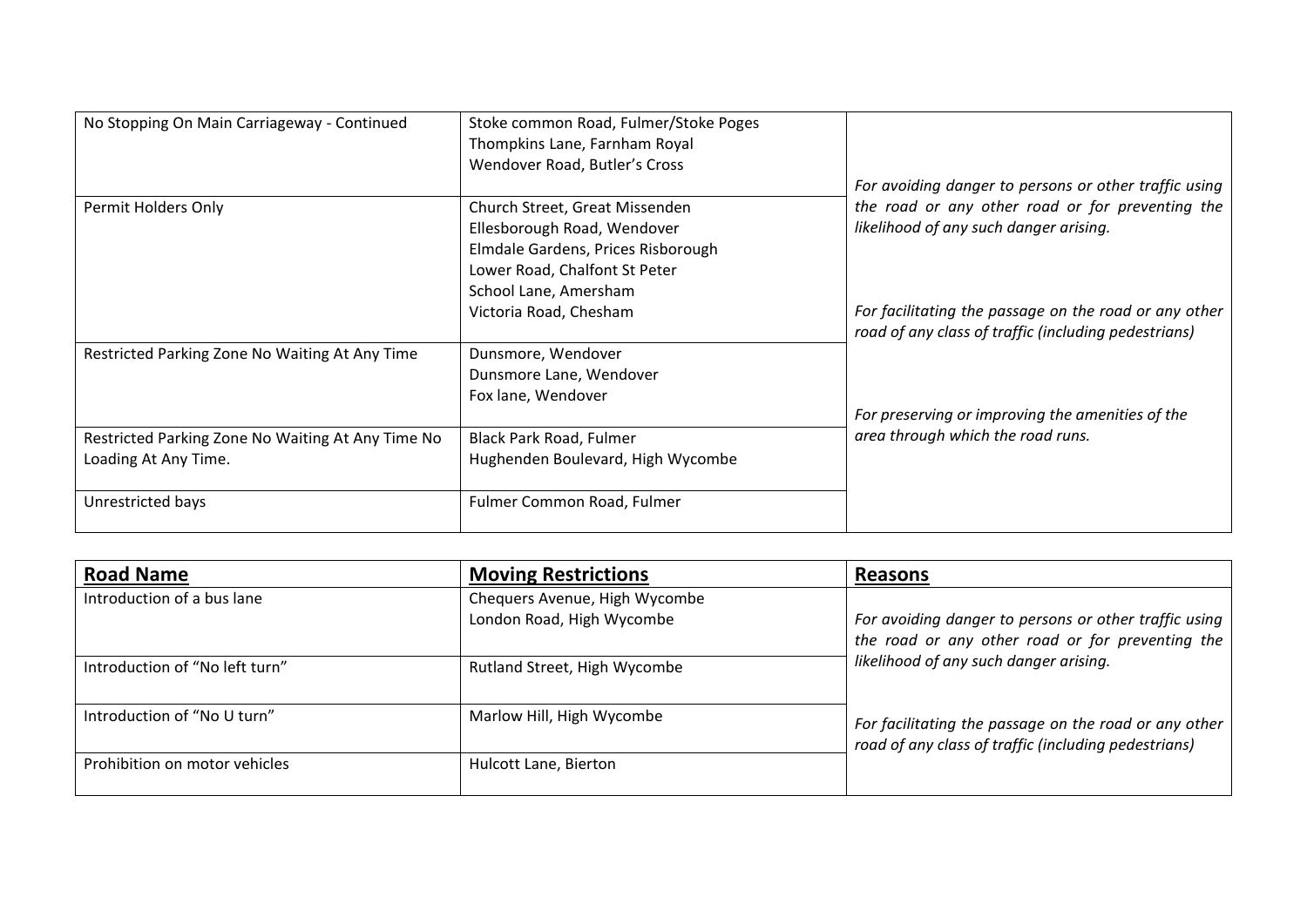| Removal of a bus lane  | London Road, High Wycombe     |                                                  |
|------------------------|-------------------------------|--------------------------------------------------|
|                        |                               | For preserving or improving the amenities of the |
| Remove "No Right Turn" | Frederick Place, High Wycombe | area through which the road runs.                |
|                        |                               |                                                  |

| <b>Article</b>  |                                                                                                                                                                                                                                                                                                                                                                                                                  | <b>Reasons</b>                                                                                                                                                         |
|-----------------|------------------------------------------------------------------------------------------------------------------------------------------------------------------------------------------------------------------------------------------------------------------------------------------------------------------------------------------------------------------------------------------------------------------|------------------------------------------------------------------------------------------------------------------------------------------------------------------------|
| 3               | Amend to include business permits                                                                                                                                                                                                                                                                                                                                                                                |                                                                                                                                                                        |
| 34              | Amend to include business permits                                                                                                                                                                                                                                                                                                                                                                                |                                                                                                                                                                        |
| <b>Schedule</b> |                                                                                                                                                                                                                                                                                                                                                                                                                  |                                                                                                                                                                        |
| 4               | Include business permits for Zone RP1                                                                                                                                                                                                                                                                                                                                                                            |                                                                                                                                                                        |
|                 | Include care home permits for Zones AY11 and BK1                                                                                                                                                                                                                                                                                                                                                                 |                                                                                                                                                                        |
|                 | Include Sumner House in the entitlement to permits for zone HW2                                                                                                                                                                                                                                                                                                                                                  | For avoiding danger to persons or other traffic using<br>the road or any other road or for preventing the                                                              |
| 5               | Include properties                                                                                                                                                                                                                                                                                                                                                                                               | likelihood of any such danger arising.                                                                                                                                 |
|                 | "1-3 Black Horse Cottages", "Berry Thorn", "Chesden", "Ferrars", "Leeward", "Teazies", "The<br>Downs" and "The Poplars" in the entitlement to permits for zone GM3.<br>Include business permits for Zone RP1<br>Include properties<br>7 to 11 odds & 10 to 186 evens Coates Lane,<br>1 to 7 Harrisons Way,<br>1 to 5 odds and 2 to 26 evens Hughenden Boulevard,<br>1 to 15 odds and 2 to 14 evens Jumelle Mews, | For facilitating the passage on the road or any other<br>road of any class of traffic (including pedestrians)<br>For preserving or improving the amenities of the area |
|                 | 23 to 37 odds and 24 to 36 evens Pallatia Court,<br>1 to 17 odds and 2 to 16 evens Park View Crescent,<br>In High Wycombe in the entitlement to permits for zone HW7.                                                                                                                                                                                                                                            | through which the road runs.                                                                                                                                           |
|                 | Include properties                                                                                                                                                                                                                                                                                                                                                                                               |                                                                                                                                                                        |
|                 | No. 149, 165, 168, 172a, 172b, 174, 176, 178, 180, 181, 182, 185, 186,<br>188a, 188b, 190, 192 Flat 3 and Flat 4 and 197<br>on Hughenden Road High Wycombe in zone HW10.                                                                                                                                                                                                                                         |                                                                                                                                                                        |